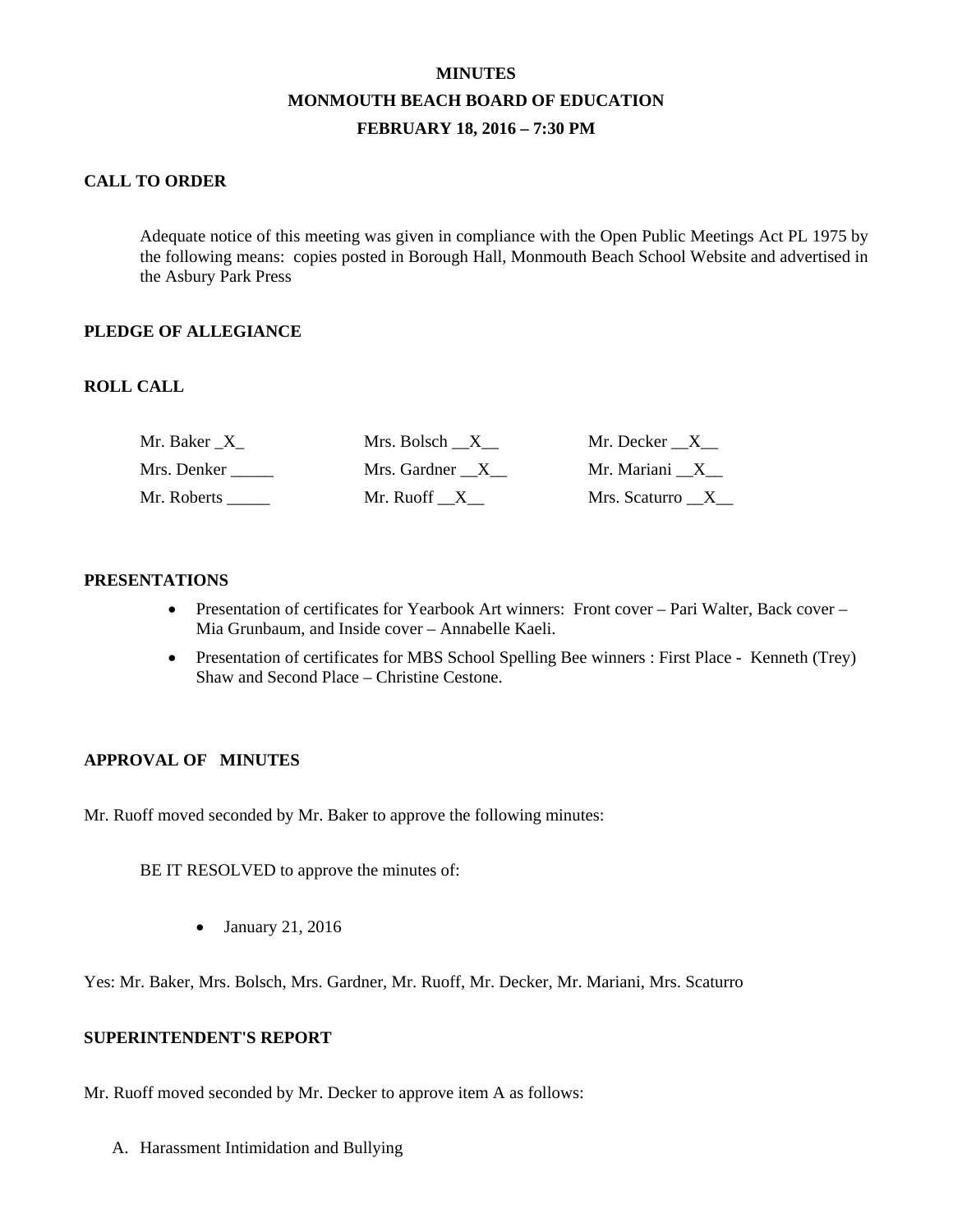Yes: Mr. Baker, Mrs. Bolsch, Mrs. Gardner, Mr. Ruoff, Mr. Decker, Mr. Mariani, Mrs. Scaturro

Mr. Ruoff moved seconded by Mrs. Bolsch to approve item B as follows:

# B. BE IT RESOLVED to approve the following:

# **STATISTICAL INFORMATION**

#### **Student Enrollment as of January 29, 2016**

| Preschool – Mrs. Pennell     | 10  |
|------------------------------|-----|
| Kindergarten - 1 Mrs. Marino | 18  |
| Grade 1 - 1 Mrs. Gallo       | 09  |
| Grade 1 - 2 Mrs. Sheridan    | 11  |
| Grade 2 - 1 Mrs. Pietz       | 13  |
| Grade 2 - 2 Ms. Poznak       | 14  |
| Grade 3 - 1 Ms. Albert       | 13  |
| Grade 3 - 2 Ms. O'Neill      | 14  |
| Grade 4 - 1 Mrs. Brown       | 14  |
| Grade 4 - 2 Mrs. Santry      | 14  |
| Grade 5 - 1 Mrs. Vaccarelli  | 14  |
| Grade 5 - 2 Mr. Vastano      | 15  |
| Grade 6 - 1 Mrs. Mahoney     | 19  |
| Grade 6 - 2 Mrs. Silakowski  | 17  |
| Grade 7 - 1 Mrs. Sullivan    | 16  |
| Grade 7 - 2 Mr. Vincelli     | 12  |
| Grade 8 - 1 Mrs. McMahon     | 14  |
| Grade 8 - 2 Mrs. Sandler     | 16  |
| Total                        | 251 |
|                              |     |

Special Education (Out of District): 3 One student in the following placements: Oceanport Schools (1) Harbor School (1) Long Branch School (1)

### **Student Attendance**

| September | 98% | February |
|-----------|-----|----------|
| October   | 97% | March    |
| November  | 94% | April    |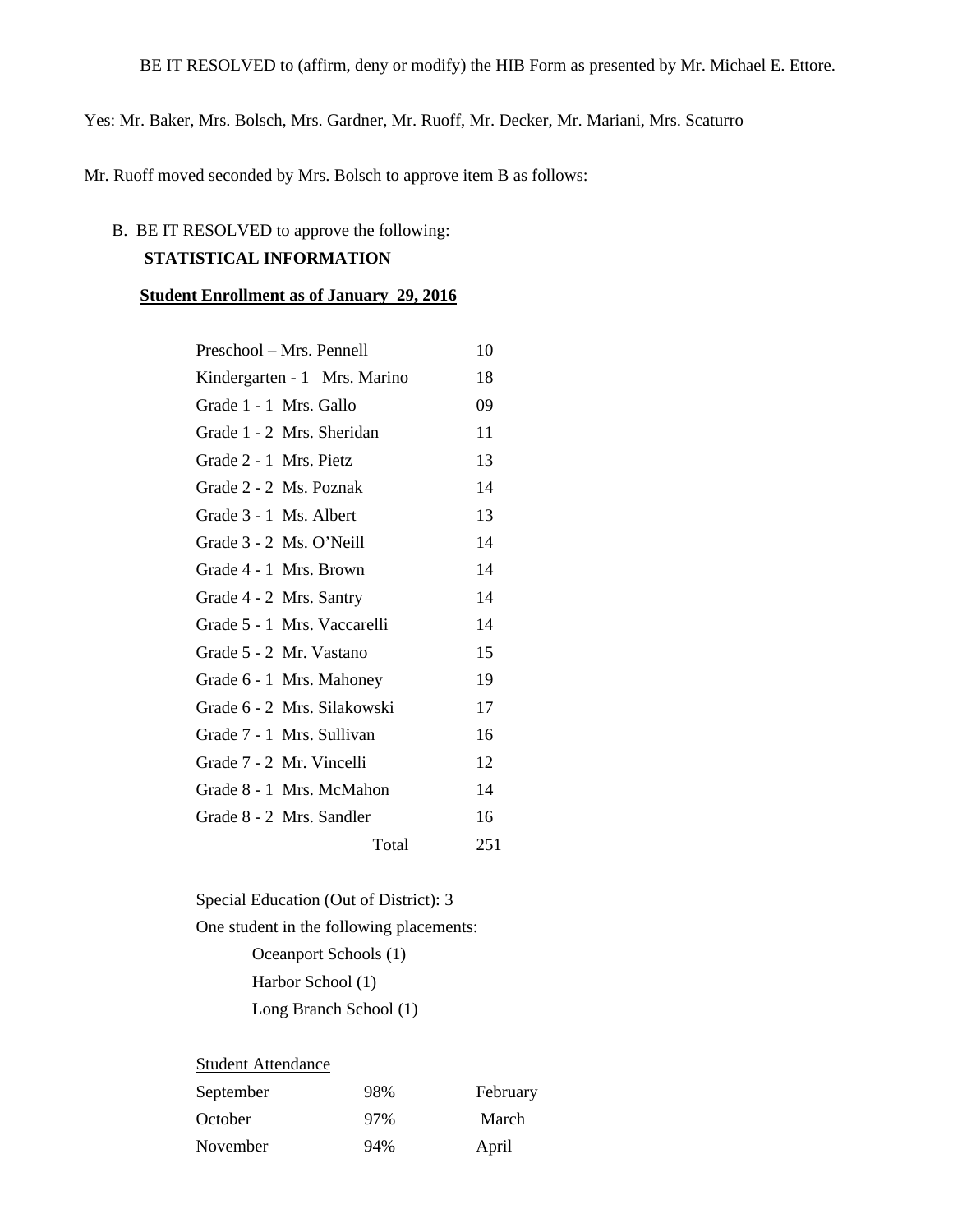| 95%<br>December<br>May   |          |
|--------------------------|----------|
| 94%<br>June<br>January   |          |
|                          |          |
| <b>Staff Attendance</b>  |          |
| 99%<br>September         | February |
| October<br>97.5%         | March    |
| November<br>96.5%        | April    |
| December<br>95.5%<br>May |          |
| 97%<br>June<br>January   |          |

#### Fire Drills

January 15, 2016 at 1:45 p.m.

#### Security Drill

Active Shooter, January 28, 2016 at 11:00 a.m.

Yes: Mr. Baker, Mrs. Bolsch, Mrs. Gardner, Mr. Ruoff, Mr. Decker, Mr. Mariani, Mrs. Scaturro

#### **PUBLIC DISCUSSION**

In compliance with Open Public Meetings Act PL 1975, Chapter 10:4-12 subsection b, - A public body may exclude the public only from that portion of a meeting at which the public body discusses any matter involving the employment, appointment, termination of employment, terms and conditions of employment evaluation of the performance of promotion or discipline of any specific prospective public officer or employees or current public offer or employee employed or appointed by the public body, unless all the individual employees or appointees whose rights could be adversely affected request in writing that such matter or matters be discussed at a public meeting. As per Board Bylaws, 0167, public participation in Board Meetings, such remarks are to be limited to five minutes duration. The Board of Education, though affording the opportunity for members of the public to comment will not engage and/or make remarks concerning matters of student confidentiality and/or matters of personnel wherein employees of the District have not been given notice of the Board's intent to discuss their terms and conditions of employment. Members of the public are reminded that though they are afforded the opportunity to address the Board, they are not given license to violate the laws of slander. Comments made by members of the public that are not in keeping with the orderly conduct of a public meeting will be asked to yield the floor and if they fail to do so may be subject to charges under New Jersey statues associated with disruption of a public meeting.

• Mike Kammerer – The Monmouth Beach Teachers' Association donated \$160 to a former student who is in a wheelchair and going off to college in Colorado. The funds will go towards a basket for her new motorized wheelchair. The Association also donated \$160 in support of Janet's Law.

#### **PTO UPDATE**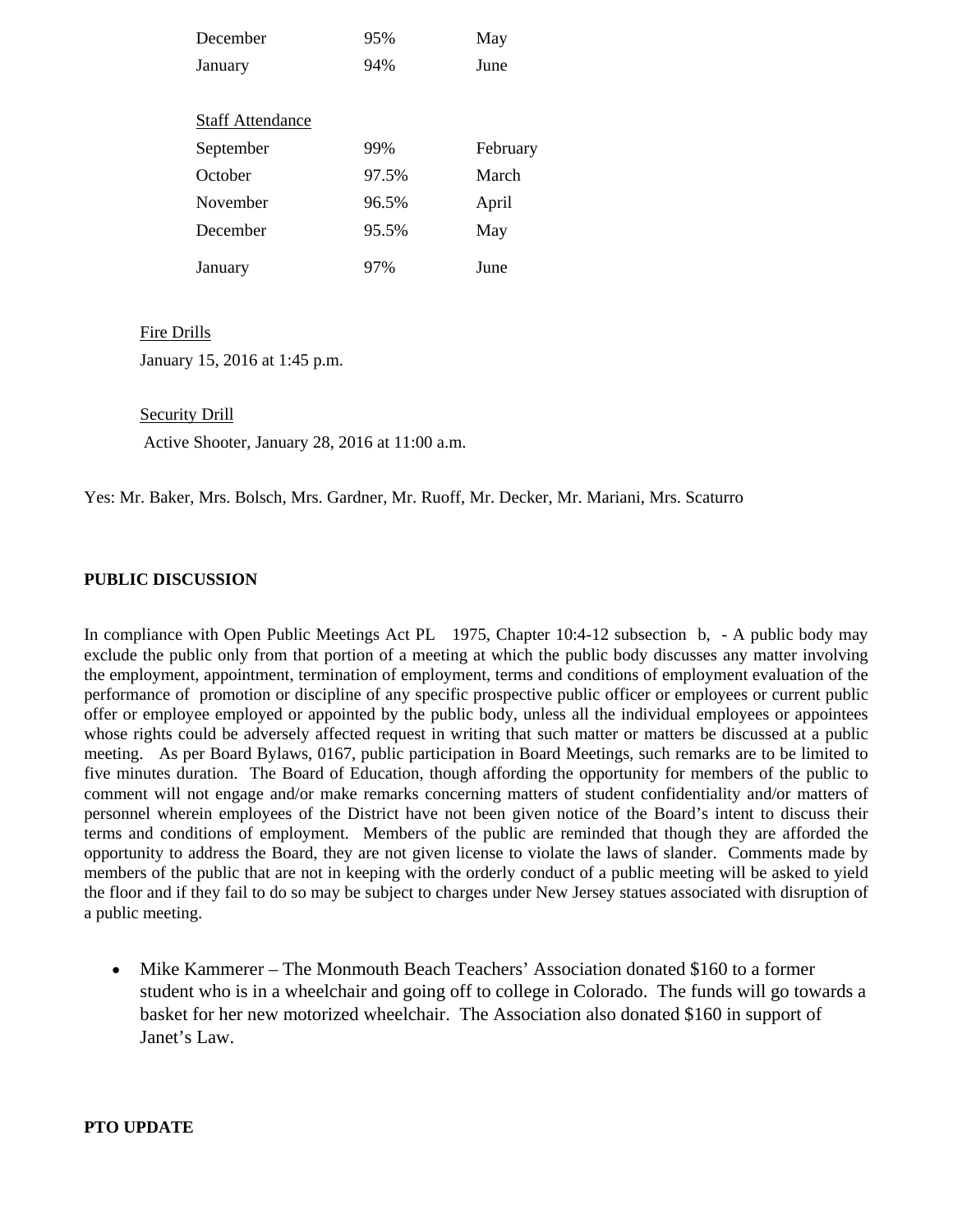- The school play is underway.
- The book fair was a success.
- Planning has begun for the PTO run.
- The spring gala may be postponed in lieu of a post run carnival and a welcome to summer party and then the gala in the fall.

# **GENERAL**

- Mr. Ruoff noted that the Boys' Basketball Team tied for  $1<sup>st</sup>$  place and will be participating in the St. Rose Run for the Roses County Championships.
- Mr. Ruoff reported on the all-purpose room.

# **FINANCE**

Dianne Bolsch, Chair David Baker, Steve Mariani, Leo Decker

Mr. Baker moved seconded by Mr. Decker to approve item A as follows:

A. BE IT RESOLVED, that the financial reports of the Secretary to the Board of Education and the Report of the Treasurer of School Monies dated January 31, 2016, which are in agreement, be accepted and submitted and attached to and made part of the minutes of this meeting, and

BE IT FURTHER RESOLVED, that the bills list for the month of February in the amount of \$69,404.43 be approved, and

BE IT FURTHER RESOLVED, that pursuant to NJAC 6A:23A-16.10(c)4 that after a review of the secretary's monthly financial report and upon consultation with the appropriate district officials, to the best of our knowledge, no major account or fund has been overexpended and that sufficient funds are available to meet the District's financial obligations for the remainder of the fiscal year.

Yes: Mr. Baker, Mrs. Bolsch, Mrs. Gardner, Mr. Ruoff, Mr. Decker, Mr. Mariani, Mrs. Scaturro

# **PERSONNEL**

Sandi Gardner Chair,

Kathy Denker, David Roberts, Kelly Scaturro

Mrs. Gardner moved seconded by Mr. Mariani to approve items A-D as follows:

A. BE IT RESOLVED to approve the following staff to attend the following workshops: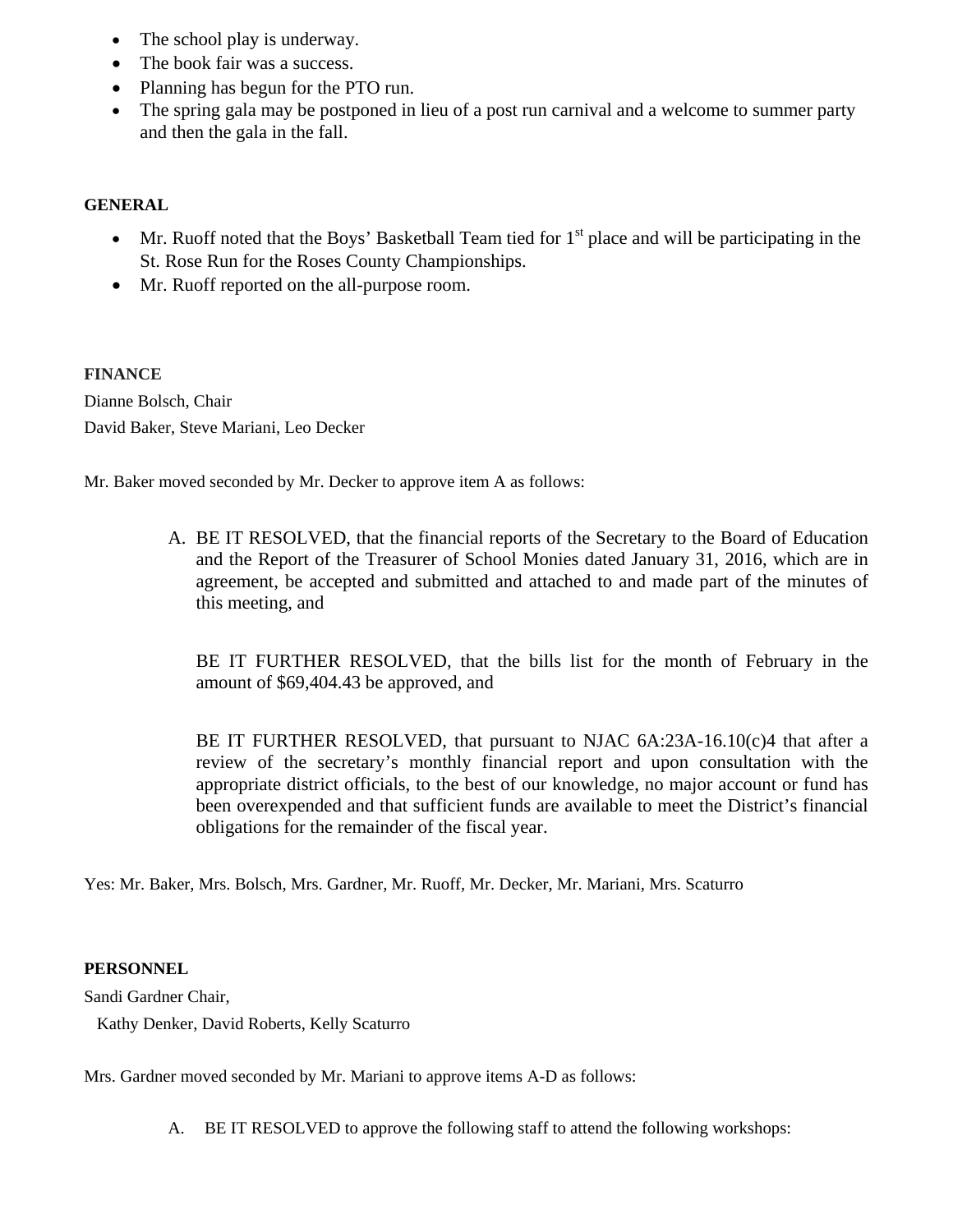- Deborah Tuzzo to attend MC Career Center to learn more about their services on February 24 from 8:30 a.m. – 10:00 a.m. at a cost of \$0.
- Susan Gillick to attend the NJ State School Nurses Spring Conference on Saturday, April 9, 2016 at a cost of \$210.00.
- B. BE IT RESOLVED to approve Jean Charte as a substitute teacher for the 2015-2016 school year.
- C. BE IT RESOLVED to approve Kevin Gould from Brookdale Community College to complete 4 hours of classroom observation with Mr. Jason Vastano and his fifth grade class during February, 2016.
- D. BE IT RESOLVED to approve Kerri Ann Silva of Monmouth University to complete 20 hours of field placement for her Social Studies methods course with Ms. Donna O'Neill, MBS 3<sup>rd</sup> grade teacher.

Yes: Mr. Baker, Mrs. Bolsch, Mrs. Gardner, Mr. Ruoff, Mr. Decker, Mr. Mariani, Mrs. Scaturro

# **CURRICULUM AND INSTRUCTION**

Chair Kathleen Denker

Kelly Scatarro, Sandi Gardner, David Roberts

Mrs. Gardner moved seconded by Mr. Decker to approve item A as follows:

A. BE IT RESOLVED to approve the Meridian Health System's CPR in schools program for students in grades  $6 - 8$  on February 23, 2016 in the gym during PE classes. Meridian Health provides staff and equipment to train students in the friends CPR course offered by the American Heart Association at no cost to the school or the students.

Yes: Mr. Baker, Mrs. Bolsch, Mrs. Gardner, Mr. Ruoff, Mr. Decker, Mr. Mariani, Mrs. Scaturro

#### **BUILDING AND GROUNDS**

David Baker, Chair

Dianne Bolsch, Leo Decker, Steve Mariani

Mr. Baker moved seconded by Mr. Mariani to approve item A as follows:

- A. BE IT RESOLVED to approve the Building Use Form for the following:
	- Monmouth Beach PTO Run, Saturday, May 7 from 7 a.m. 11:30 p.m. with use of tables, parking lot, garbage cans, use of bathroom, and sound system.
	- MB Student Council Spring Bring a Friend Dance on Thursday, March 24 from 7:: p.m. – 9:00 p.m. in the gym.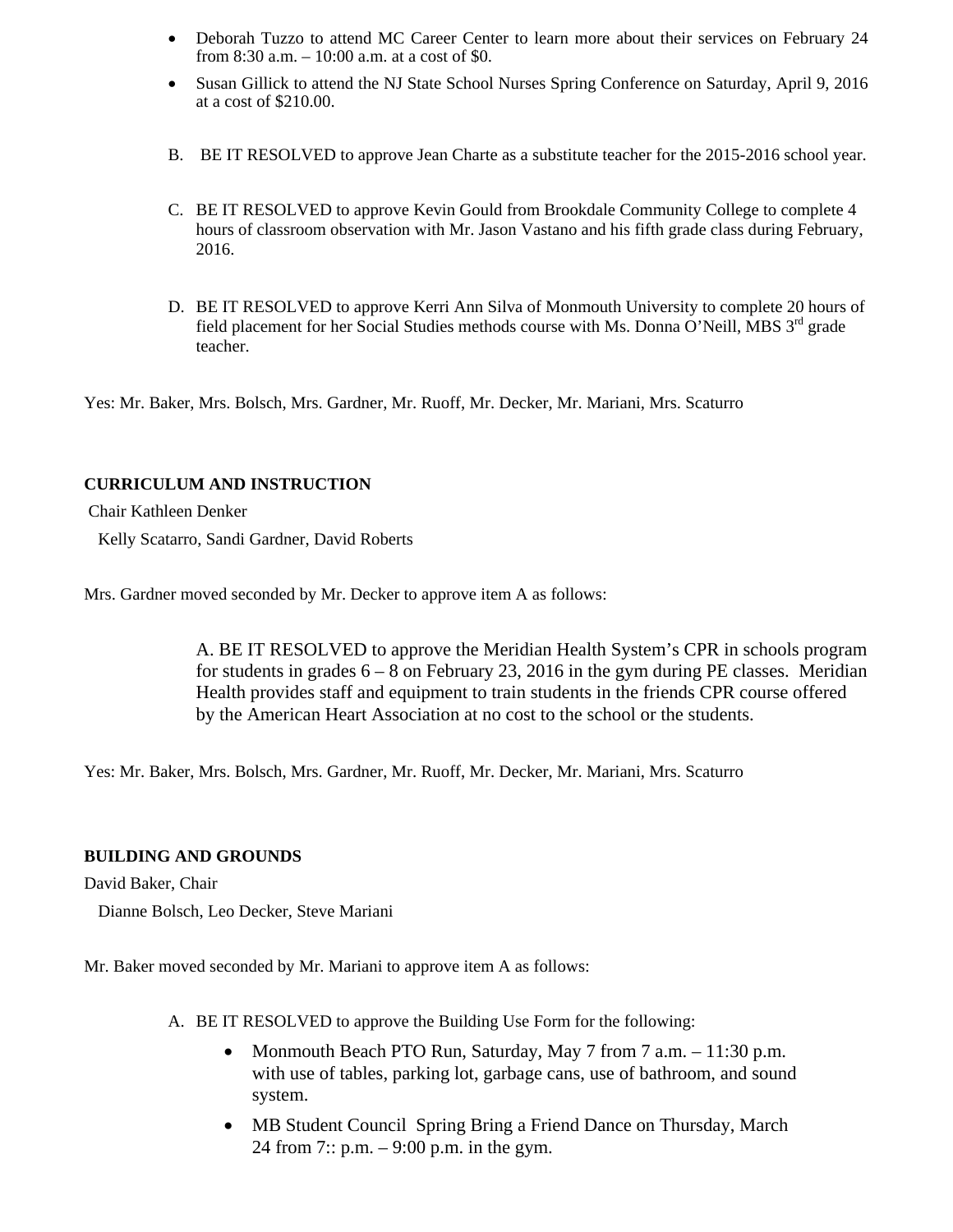- Mr. Kammerer to host Jump for Heart on March 2, 2016 from 2:45 p.m. 3:45 p.m. in the gym. All proceeds will go to the American Heart Association.
- MB PTO to hold play practice in the gym, music room and or stage on March 1, 3, 8, 9, 10, 15, 16, 17, 22, 23, and 24 from 3 pm – 5 pm.
- MB PTO Assembly at MBS on February 22, 2016 from  $9:00 11:00$  a.m. by the African Dance Company for the entire school.
- MB PTO to conduct weekly meetings of the Student Newspaper Club in the Media Center every Friday beginning 3/4 through 6/17 from 2:45 p.m. – 3:45 p.m.

Yes: Mr. Baker, Mrs. Bolsch, Mrs. Gardner, Mr. Ruoff, Mr. Decker, Mr. Mariani, Mrs. Scaturro

# **POLICY**

David Roberts, Chair Sandi Gardner, Leo Decker, Kathy Denker

Mrs. Gardner moved seconded by Mr. Mariani to approve item A as follows:

- A. BE IT RESOLVED to approve the second read of the following policies:
	- 1240 Evaluation of Superintendent (mandated & revised)
	- 3221 Evaluation of Teachers (mandated & revised)
	- 3222 Evaluation of Teaching Staff Members, Excluding Teachers and Administrators (mandated & revised)
	- 3223 Evaluation of Administrators, excluding Principals, Vice Principals, and Assistant Principals (mandated & revised)
	- 3224 Evaluation of Principals, Vice Principals and Assistant Principals (mandated & revised)
	- 3431.1/4431.1 Family Leave (revised)

Yes: Mr. Baker, Mrs. Bolsch, Mrs. Gardner, Mr. Ruoff, Mr. Decker, Mr. Mariani, Mrs. Scaturro

# **GENERAL ITEMS**

- Future meeting dates:
	- Public Meeting: March 17, 2016, 7:30 PM
	- Public Meeting: April 21, 2016, 7:30 PM

Mr. Ruoff moved seconded by Mr. Baker to approve the following item: